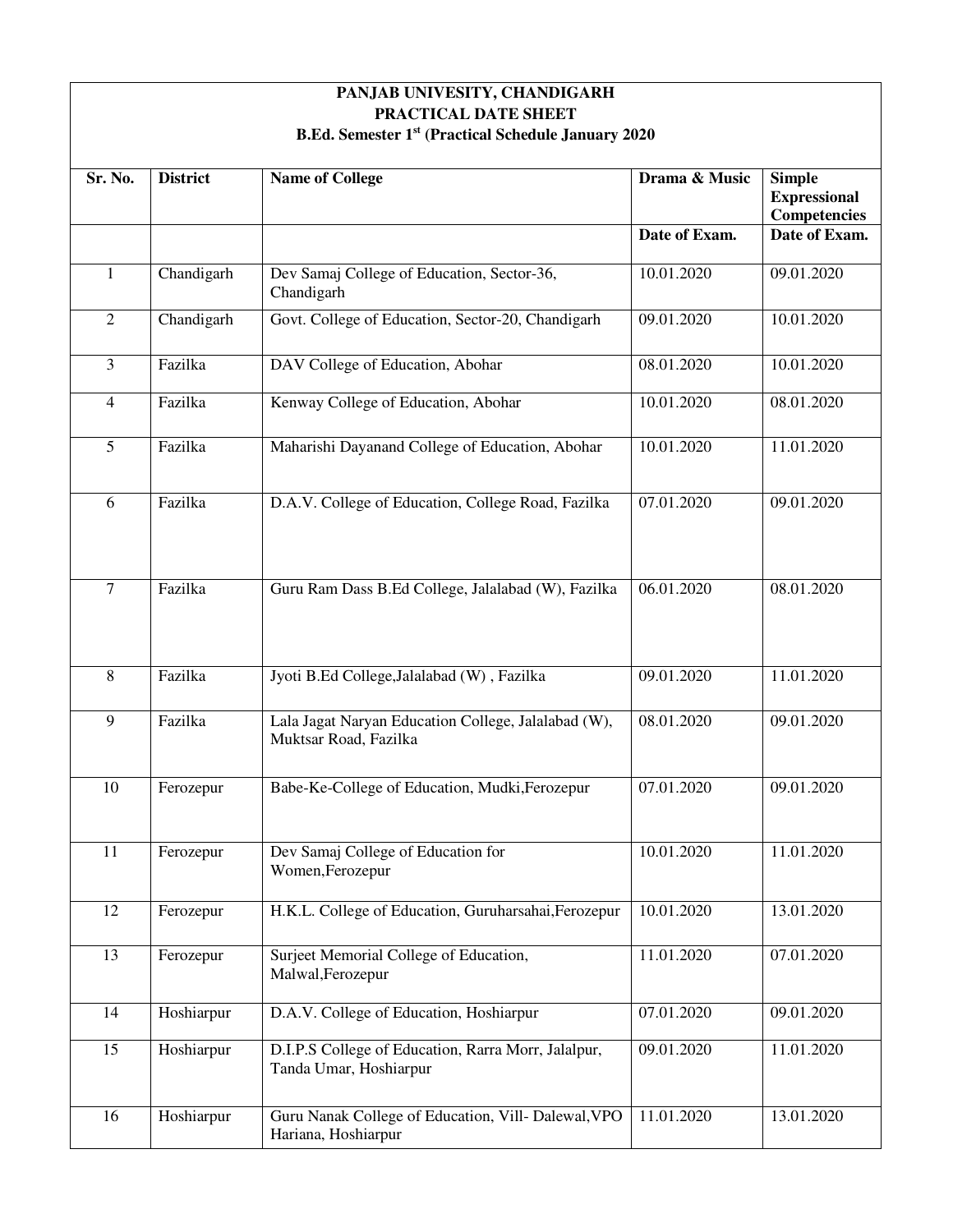| 17 | Hoshiarpur | Guru Teg Bahadur Khalsa College of Education,<br>Dayasu, Hoshiarpur                      | 06.01.2020 | 08.01.2020 |
|----|------------|------------------------------------------------------------------------------------------|------------|------------|
| 18 | Hoshiarpur | M.B.B.G. Rana Gajendra Chand Girls College of<br>Education, Mansowal, Hoshiarpur         | 08.01.2020 | 11.01.2020 |
| 19 | Hoshiarpur | Rayat Bahra College of Education, Bohan,<br>Hoshiarpur                                   | 13.01.2020 | 09.01.2020 |
| 20 | Hoshiarpur | S.B.H.S. Memorial Khalsa College of Education,<br>Mahilpur, Hoshiarpur                   | 10.01.2020 | 07.01.2020 |
| 21 | Hoshiarpur | Sri Guru Gobind Singh College of Education,<br>Beghpur Kamlooh, Mukerian                 | 07.01.2020 | 10.01.2020 |
| 22 | Ludhiana   | A.S. College of Education, Kalamajra,<br>Khanna, Samrala Road, Ludhiana                  | 08.01.2020 | 10.01.2020 |
| 23 | Ludhiana   | B.C.M College of Education, Sector-32A Urban<br>Estate, Ludhiana                         | 11.01.2020 | 13.01.2020 |
| 24 | Ludhiana   | Baba Kundan Rural College of Education, Kullianwal,<br>Ludhiana                          | 07.01.2020 | 09.01.2020 |
| 25 | Ludhiana   | Bhutta College of Education, Ludhiana                                                    | 09.01.2020 | 06.01.2020 |
| 26 | Ludhiana   | D.D. Jain College of Education, Kidwai Nagar,<br>Ludhiana                                | 13.01.2020 | 07.01.2020 |
| 27 | Ludhiana   | Doraha College of Education, Doraha, Ludhiana                                            | 09.01.2020 | 11.01.2020 |
| 28 | Ludhiana   | G.H.G. Harprakash College of Education for Women,<br>Sidhwan Khurd, Ludhiana             | 08.01.2020 | 06.01.2020 |
| 29 | Ludhiana   | G.H.G. Khalsa College of Education, Gurusar Sadhar,<br>Ludhiana                          | 07.01.2020 | 08.01.2020 |
| 30 | Ludhiana   | Guru Gobind Singh Khalsa College of Education for<br>Women, Kamalpura, Jagraon, Ludhiana | 10.01.2020 | 07.01.2020 |
| 31 | Ludhiana   | GMT College of Education, Jallandhar Byepass,<br>Ludhiana                                | 07.01.2020 | 08.01.2020 |
| 32 | Ludhiana   | Guru Hargobind College of Education, Gondwal,<br>Raikot, Ludhiana                        | 08.01.2020 | 07.01.2020 |
| 33 | Ludhiana   | Guru Nanak College of Education, Malerkotla Road,<br>Gopalpur, Ludhiana                  | 10.01.2020 | 11.01.2020 |
| 34 | Ludhiana   | Sri Guru Ram Dass College of Education, Halwara,<br>Ludhiana                             | 08.01.2020 | 10.01.2020 |
| 35 | Ludhiana   | Malwa Central College of Education for Women,<br>Civil Lines, Ludhiana                   | 09.01.2019 | 10.01.2019 |
| 36 | Ludhiana   | Nankana Sahib College of Education, Kot-ganga Rai,<br>Ludhiana                           | 11.01.2020 | 11.01.2020 |
| 37 | Ludhiana   | Nightingale College of Education, V.P.O. Narangwal,<br>Ludhiana                          | 09.01.2020 | 11.01.2020 |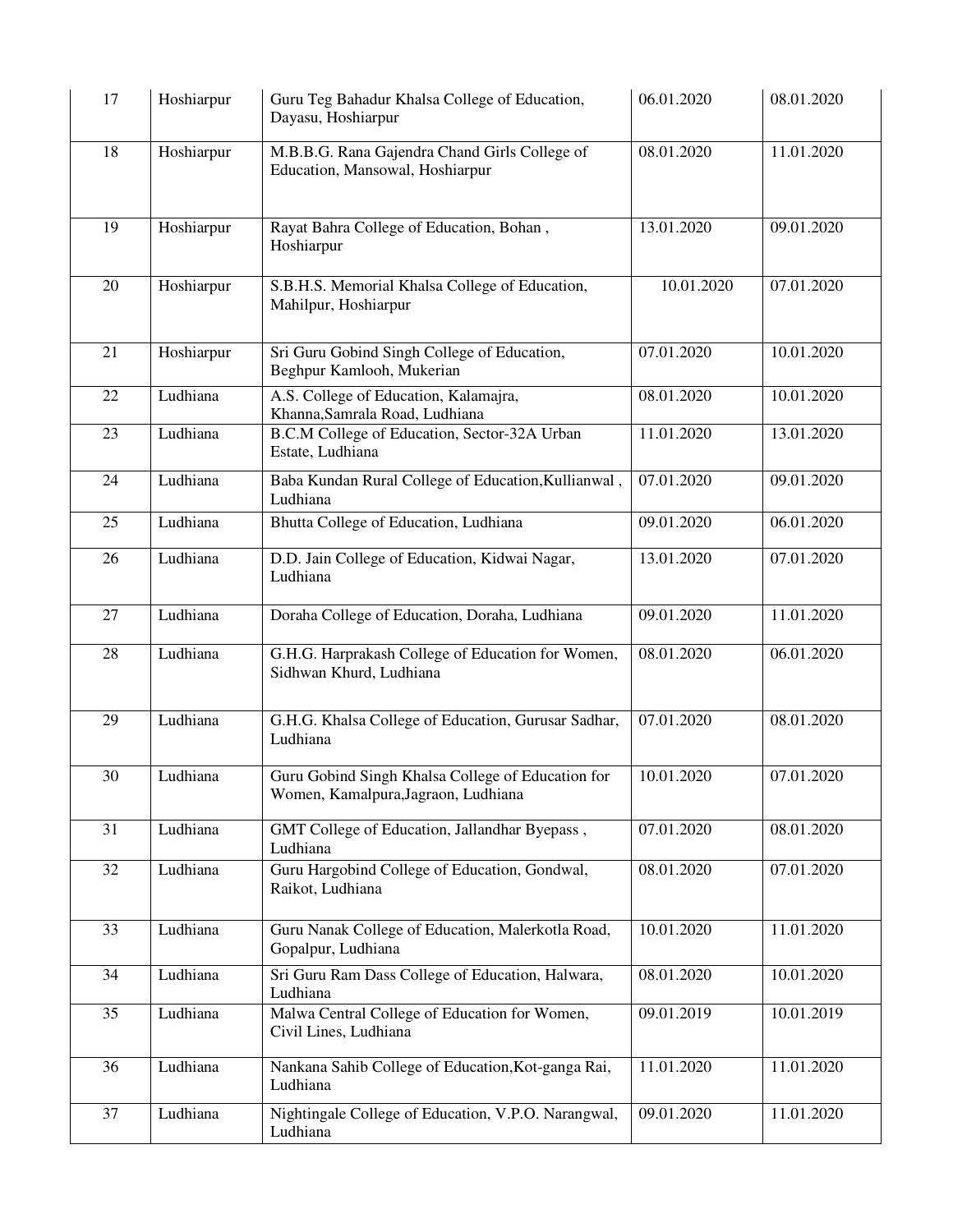| 38 | Ludhiana             | Partap College of Education, Hambran Road,<br>Ludhiana                                        | 11.01.2020 | 09.01.2020 |
|----|----------------------|-----------------------------------------------------------------------------------------------|------------|------------|
| 39 | Ludhiana             | Sadbhavna College of Education for Women, Raikot,<br>Ludhiana                                 | 13.01.2020 | 09.01.2020 |
| 40 | Moga                 | Baba Mangal Singh Institute of Education, Bughipura,<br>Moga                                  | 07.01.2020 | 09.01.2020 |
| 41 | Moga                 | Babe-ke-college of Education, V.P.O. - Daudhar,<br>Moga                                       | 08.01.2020 | 10.01.2020 |
| 42 | Moga                 | D.M College Of Education, Moga                                                                | 08.01.2020 | 11.01.2020 |
| 43 | Moga                 | Lala Hans Raj Memorial College of Edu, Talwandi<br>Bhangerian                                 | 09.01.2020 | 07.01.2020 |
| 44 | Moga                 | Lala Lalpat Rai Memorial College of Education, VPO<br>Dhudhike, Moga                          | 11.01.2020 | 07.01.2020 |
| 45 | Moga                 | Moga College of Education for Girls, V.P.O.- Ghall<br>Kalan, Moga                             | 09.01.2020 | 07.01.2020 |
| 46 | Moga                 | Sant Baba Bhag Singh Memorial Girls College of<br>Education, Sukhanand, Moga                  | 06.01.2020 | 10.01.2020 |
| 47 | Moga                 | Sant Darbara Singh College of Education for Women,<br>Lopon, Moga                             | 09.01.2020 | 07.01.2020 |
| 48 | Moga                 | Satyam College of Education , V.P.O.-Ghall Kalan,<br>Moga                                     | 10.01.2020 | 08.01.2020 |
| 49 | Moga                 | Shukdeva Krishna College of Education for Girls,<br>Ferozpur Road, V.P.O. - Ghall Kalan, Moga | 07.01.2020 | 11.01.2020 |
| 50 | Moga                 | Tagore College of Education, Fatehgarh Korotana,<br>Moga                                      | 09.01.2020 | 08.01.2020 |
| 51 | S.B.S. Nagar         | B.K.M. College of Education, Balachaur,<br>Nawashehar, S.B.S. Nagar                           | 06.01.2020 | 08.01.2020 |
| 52 | S.B.S. Nagar         | Rayat College of Education, Railmajra, S.B.S. Nagar                                           | 08.01.2020 | 07.01.2020 |
| 53 | Sri Muktsar<br>Sahib | Bawa Nihal Singh B.Ed College, Bawa Nihal Singh<br>street, Kotkapura Road, Sri Muktsar Sahib  | 06.01.2020 | 07.01.2020 |
| 54 | Sri Muktsar<br>Sahib | Dasmesh Girls College of Education, Badal, Sri<br>Muktsar Sahib.                              | 07.01.2020 | 08.01.2020 |
| 55 | Sri Muktsar<br>Sahib | Guru Gobind Singh College of Education, Dabwali<br>Road, Malout, Sri Muktsar Sahib.           | 07.01.2020 | 06.01.2020 |
| 56 | Sri Muktsar<br>Sahib | Guru Gobind Singh College of Education,<br>Giddarbaha, Sri Muktsar Sahib.                     | 10.01.2020 | 06.01.2020 |
| 57 | Sri Muktsar<br>Sahib | J.D College of Education, Bathinda Road, Muktsar<br>Shaib                                     | 09.01.2020 | 07.01.2020 |
| 58 | Sri Muktsar<br>Sahib | Kalghidhar Institute of Higher Education, Kingra<br>Road, , Malout, Sri Muktsar Sahib.        | 07.01.2020 | 09.01.2020 |